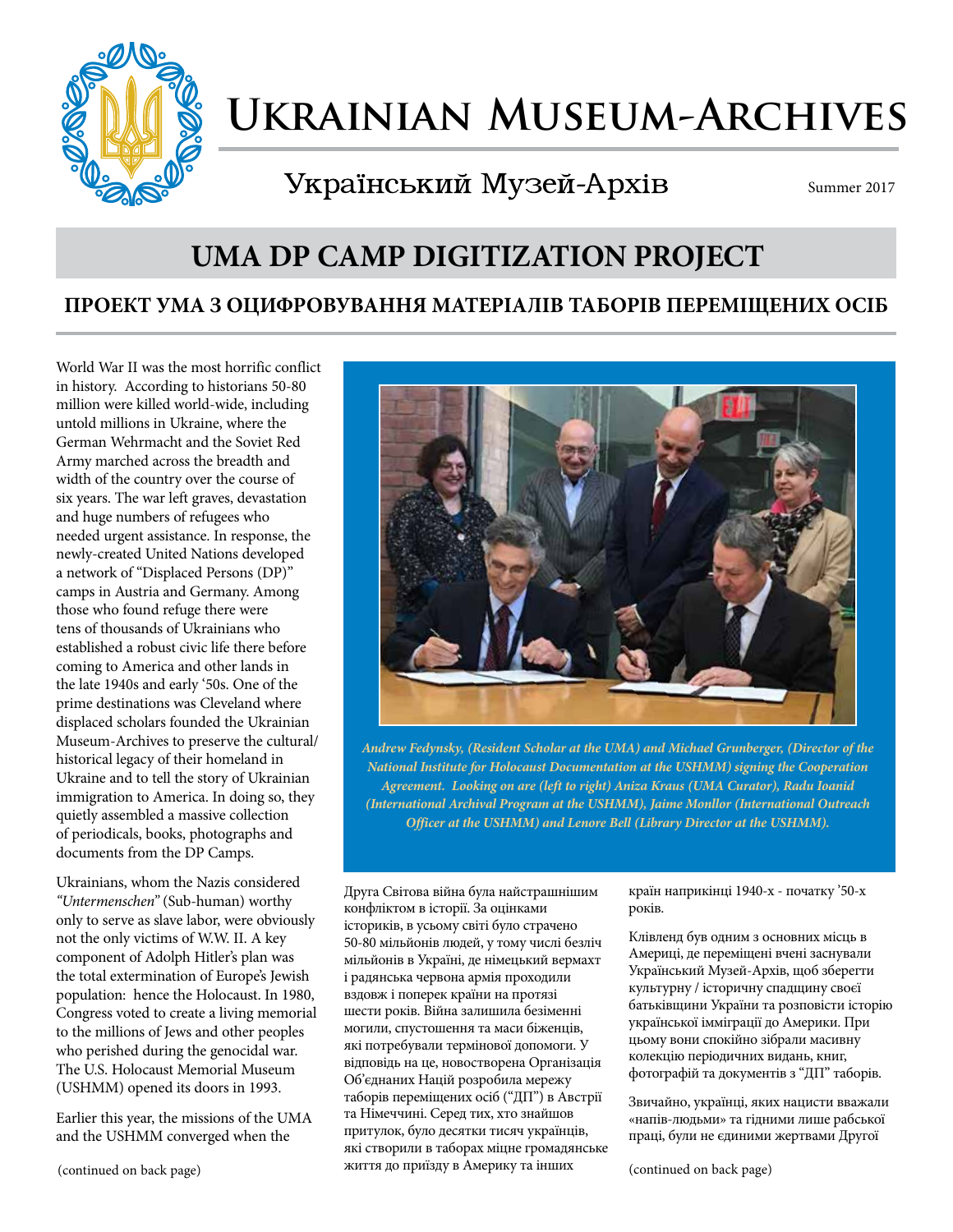# **UMA Events in 2017**

- Nicholas Duplak lecture "With Ukraine in Our Hearts." Memoirs of the Graduates of the Ukrainian Studies in Szczecin (1959- 1963);
- CYM show closed, it was the 50th anniversary of their oselia;
- Kyrylo Vyslybokov, Director of Archival Data Systems in Kyiv, lecture on literature in the DP camps in conjunction with exhibit of the same;
- Signing the contract at the U.S. Holocaust Memorial Museum;
- Annual Easter Bazaar;
- First participation in Tremont Dingus Day;
- Exhibit on Kobzari with Jurij Fedynsky lecture;
- Congresswoman Marcy Kaptur, co-chair of the House Caucus on Ukraine and a member of the Defense Appropriations Subcommittee organized a briefing at the UMA for Ukrainian-American veterans and others about the U.S. and NATO program to provide military training for Ukrainian military opposing Russian aggression;
- Timothy Snyder, invited by Marcy Kaptur, presented his book "The Bloodlands" at the Cuyahoga County Public Library-Beachwood Branch;
- Andrew Fedynsky's presentation and lecture at the Maltz Museum of Jewish Heritage about Ukrainian Immigration to America, particularly to Ohio and Cleveland;
- Roman Wasylyszyn art exhibit;
- Global Cleveland kick off reception;
- Internship program with students: Lida Lisowsky, Lesya Zappernick, Sofia Dobronos, Pavlo Stasiouk, Olesia Fedynsky, Terry Kaiser, Michael Fedynsky, Lydia Apostoluk;
- Ohio State University College of Food, Agricultural and Environmental Sciences had an all-day session co-sponsored by Congresswoman Marcy Kaptur and the UMA for six Ukrainian professors who are spending a semester at OSU under the auspices of the U.S. Department of Agriculture.
- 1 M. Cheren (director) with N. Skabyk and O. Oliyovska, teachers at the Saturday Ridna Shkola Heritage School brought their classes to the UMA to learn about Ukrainian History, Culture and Immigration to America.
- 2 Olesia Fedynsky and Sofia Dobronos 2017 UMA summer interns
- 3 Renowned bandurist, instrument maker and teacher from the Poltava Region in Ukraine Jurij Fedynsky (middle) visited UMA. Among the participants were Bishop Bohdan Danylo, Reverend Bohdan Barytsky, Ukrainian Bandurist Chorus Director Oleh Mahlay and















Cleveland-based composer-pianist Boris Sadowsky. Kneeling is Mykola Tymoshyk, a scholar at the Kyiv National University for Culture and Art

- 4 Anna Melnik, UMA Volunteer
- 5 Stephanie Moore, 2017 UMA summer intern
- 6 Lesya Zappernick, 2017 UMA summer intern
- 7 Long-time UMA artist Linda Lishchuk Hupert guided students of Cleveland's School of Architecture and Design at John Hay High School as they learned about the ancient craft of pysanka (Easter egg) design
- 8 Lida Lisowsky, 2017 UMA summer intern
- 9 Global Cleveland Reception
- 10 Nicholas Duplak at a literary presentation at the UMA for his memoir "With Ukraine in our Hearts"
- 11 UMA held a reception, in cooperation with the Open World Leadership Center, for visitors from Ukraine who work with citizens displaced because of Russian aggression in Crimea and Donbas.
- 12 Terry Kaiser 2017 UMA summer intern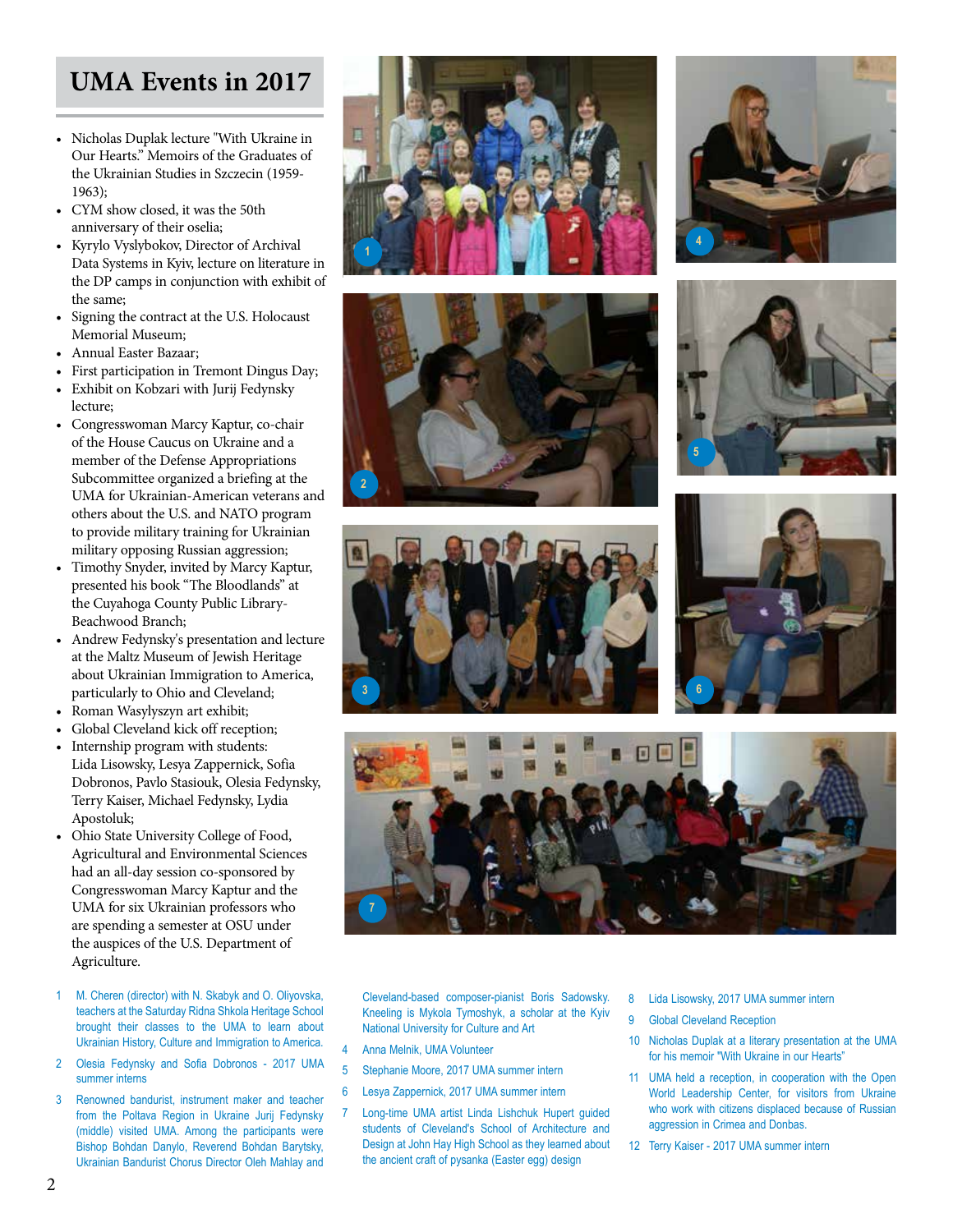









- 1 М. Черен (директор) та Н. Скабик й О. Олійовська, вчительки Школи Українознавства Т-ва "Рідна Школа," провели зі своїми учнями урок в УМА з української історії та культури, а також іміграції до Америки.
- 2 Олеся Фединська та Софія Добронос 2017 інтерни УМА
- 3 Відомий бандурист, виробник інструменту та вчитель з Полтавської області України Юрій Фединський відвідав УМА з лекцією та концертом. Серед відвідувачів були Єпископ Богдан Данило, Преподобний Богдан Барицький, Директор Української Капели Бандуристів Олег Махлай, а також композитор-піаніст з Клівленда Борис Садовський, спереду Микола Тимощук, вчений стипендіат Київського Національного Університету Культури та Мистецтв.
- 4 Анна Мельник, волонтер УМА
- 5 Стефані Мор, 2017 інтерн УМА
- 6 Леся Заперник, 2017 інтерн УМА
- 7 Митець УМА на протязі тривалого часу, Лінда Лищук Гуперт, провела урок з стародавньої писанки з учнями Школи Архітектури Клівленда та Середньої Школи Джона Гей.
- 8 Лідія Лісовська, 2017 інтерн УМА
- 9 Прийом місцевої організації "Глобал Клівленд"
- 10 Микола Дупляк під час літературного вечора в УМА: "З Україною в Серці"
- 11 УМА, у співпраці з Глобал Ворлд Центром, приймала працівників з питань біженців в Україні.
- 12 Террі Кайзер 2017 інтерн УМА

#### **Заходи УМА в 2017 році**

- Mикола Дупляк: "З Україною в Серці". Спогади випускників україністики Вчительської Студії в Щеціні (1959- 1963);
- Захід з нагоди 50-ти річчя оселі СУМ;
- Лекція Кирила Вислобокова з літератури в ДП таборах у супроводі виставки по цій темі;
- Підписання Угоди з Меморіальним Музеєм Голокосту США;
- Річний Великодний Базар;
- Прийняття участі в Дні Дінгуса в Тремонті;
- Виставка "Кобзарі" у супроводі лекції від бандуриста Юрія Фединського;
- Член Конгресу США Марсі Каптур, співголова Комітету з питань України та член підкомітету з асигнувань оборони, організувала брифінг в УМА для українсько-американських ветеранів та ветеранів інших країн щодо програми США та НАТО по забезпеченню військової підготовки українських військових, які протистоять російській агресії;
- На запрошення Марсі Каптур презентація Тімоті Шнайдером в Клівленді своєї книги "The Bloodlands";
- Лекція Андрія Фединського, Постійного Вченого УМА, в Мальц Музеї Єврейської Спадщини про іміграцію українців до Америки, а саме до Огайо та Клівленда;
- Мистецький вернісаж Романа Василишина;
- Прийом Організації Глобал Клівленд;
- Літня програма для інтернів Лідія Лісовська, Леся Заперник, Софія Добронос, Павло Стасюк, Олеся Фединська, Михайло Фединський, Террі Кайзер, Ліда Апостолюк;
- На запрошення факультету сільського господарства та навколишнього середовища Державного Університету Огайо та Марсі Каптур, шість професорів з українських аграрних університетів, що приймають участь в програмі іноземного сільськогосподарського академічного обміну відвідали Клівеленд та мали прийом в УМА.